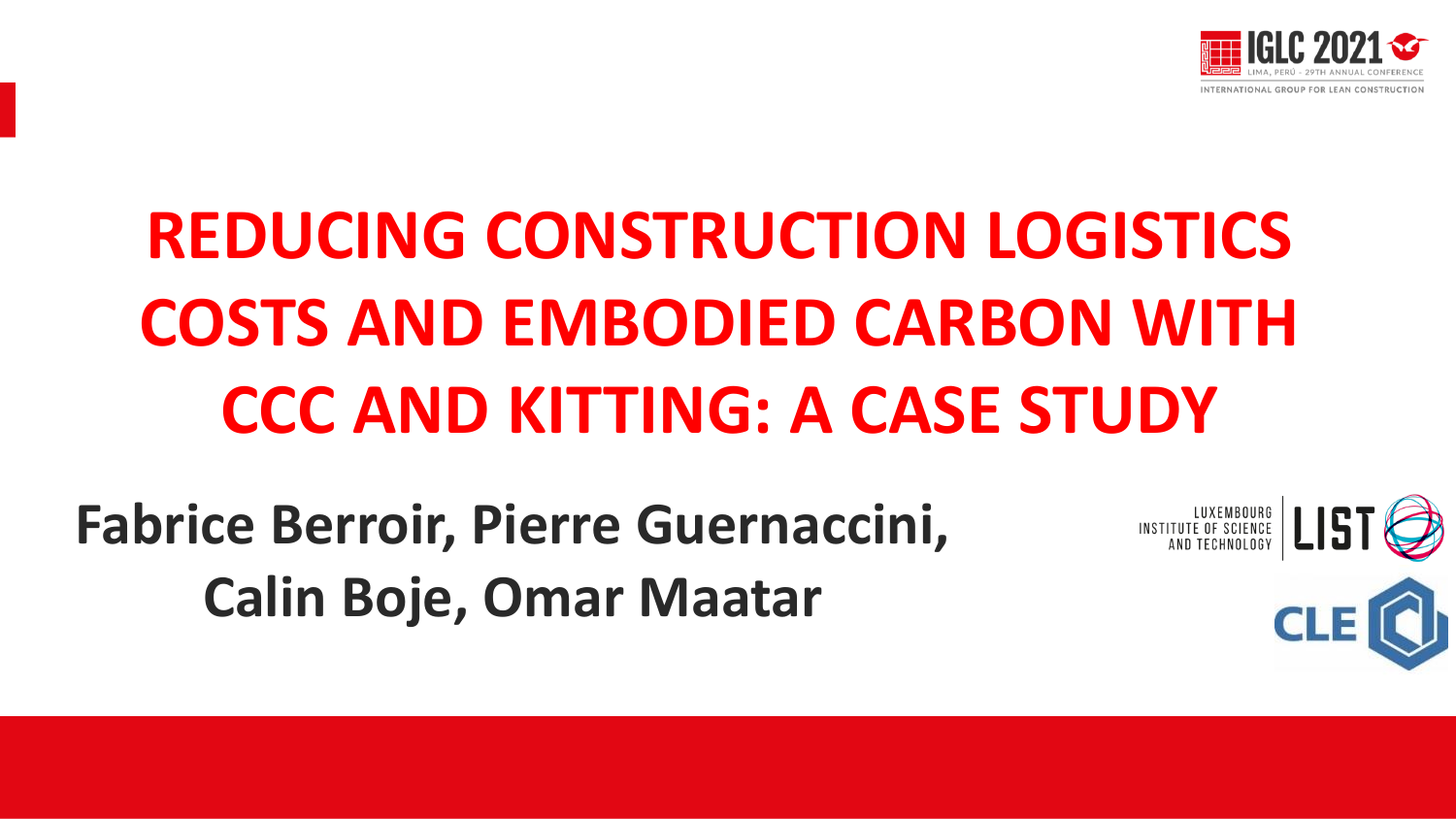

#### **INTRODUCTION**

- Construction sector is considered as **one of the most polluting industries** and source of **congestion** in urban areas : 50% of greenhouse gas production in the UK (Dadhich 2015) 30% of the tons carried across cities in growing urban areas (Dablanc 2009).
- Suppy Chain Management provide practical tools to improve construction sites performances (Arbulu and Ballard 2004; Hamzeh et. Al 2007). Originally proposed to improve productivity by reducing wastes.

#### **Objective of this project:**

Investigate and demonstrate in a real case the applicability of improved Supply Chain Management towards a "Lean-Green deal" in construction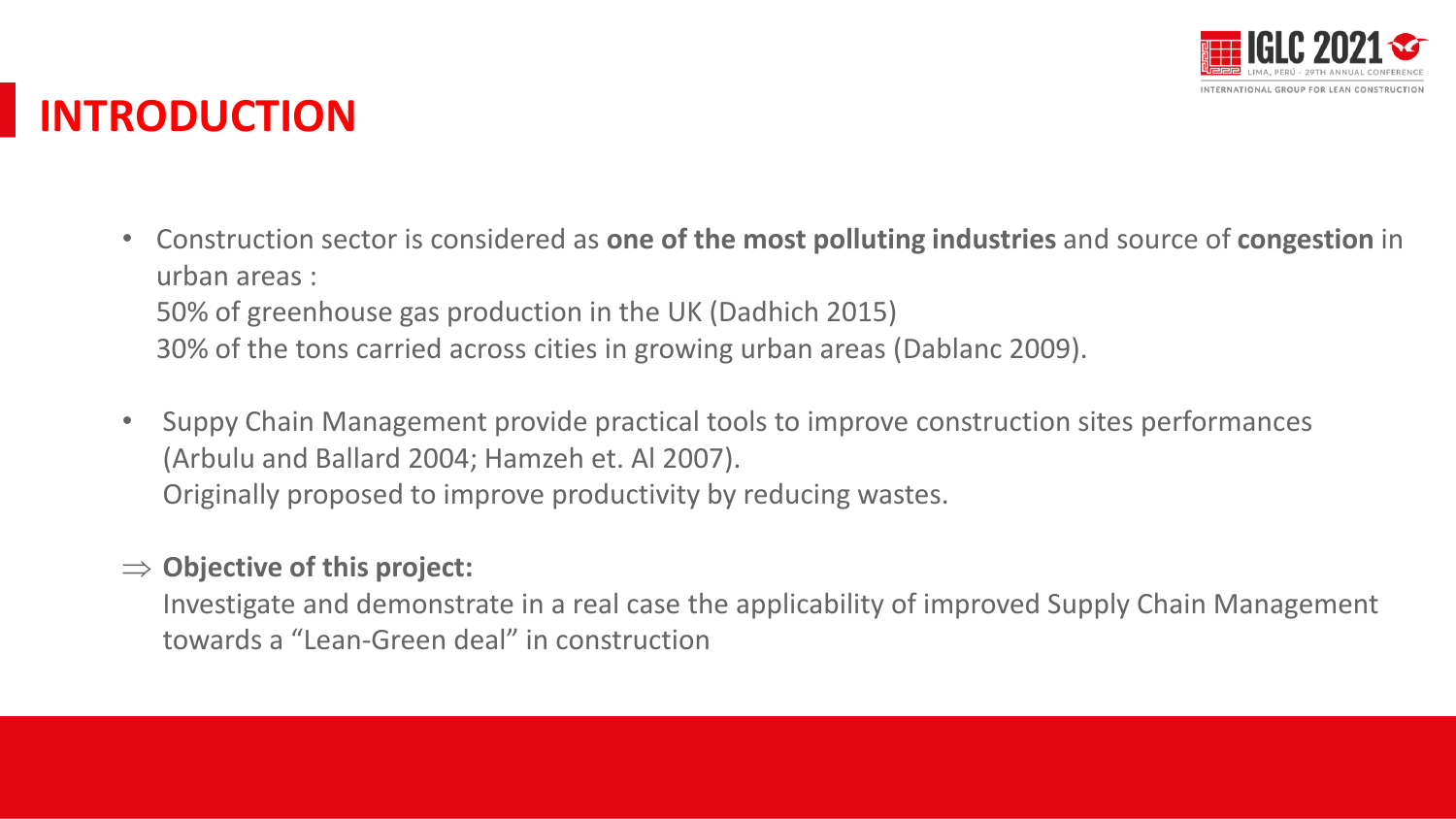#### **WHAT ARE SCM TOOLS AND WHY IS IT NOT THE NEW NORMAL?**



*Material from several suppliers is delivered in a warehouse and material flows are consolidated towards one or several sites.* 

- $\Rightarrow$  Mossman 2008: Many benefits reported (productivity, transport reduction, safety, reliability)
- $\Rightarrow$  BUT lack of initiative to replicate and generalise across other contexts
- $\Rightarrow$  According to surveys (Lafhaj and Dakhli 2018): Need for economical evidences



**CCC: Construction Consolidation Centre Kitting and Just-in-Time Third Party Logistics** *Material is delivered at the exact workplace, as a kit dedicated to one or several specific task(s). Delivery is pulled by planning needs.*

- $\Rightarrow$  Tetik 2020 : on-site labour productivity improvements
- $\Rightarrow$  Need for in depth analysis of direct and indirect costs



*Specialized actors take over the logistics management of a project.*

- Eleskar 2020: productivity improvements, cost savings and increased utilisation of site assets
- BUT the lack of knowledge on internal costs for logistics and the fear for unrealistic fees are barriers for a wider diffusion of the model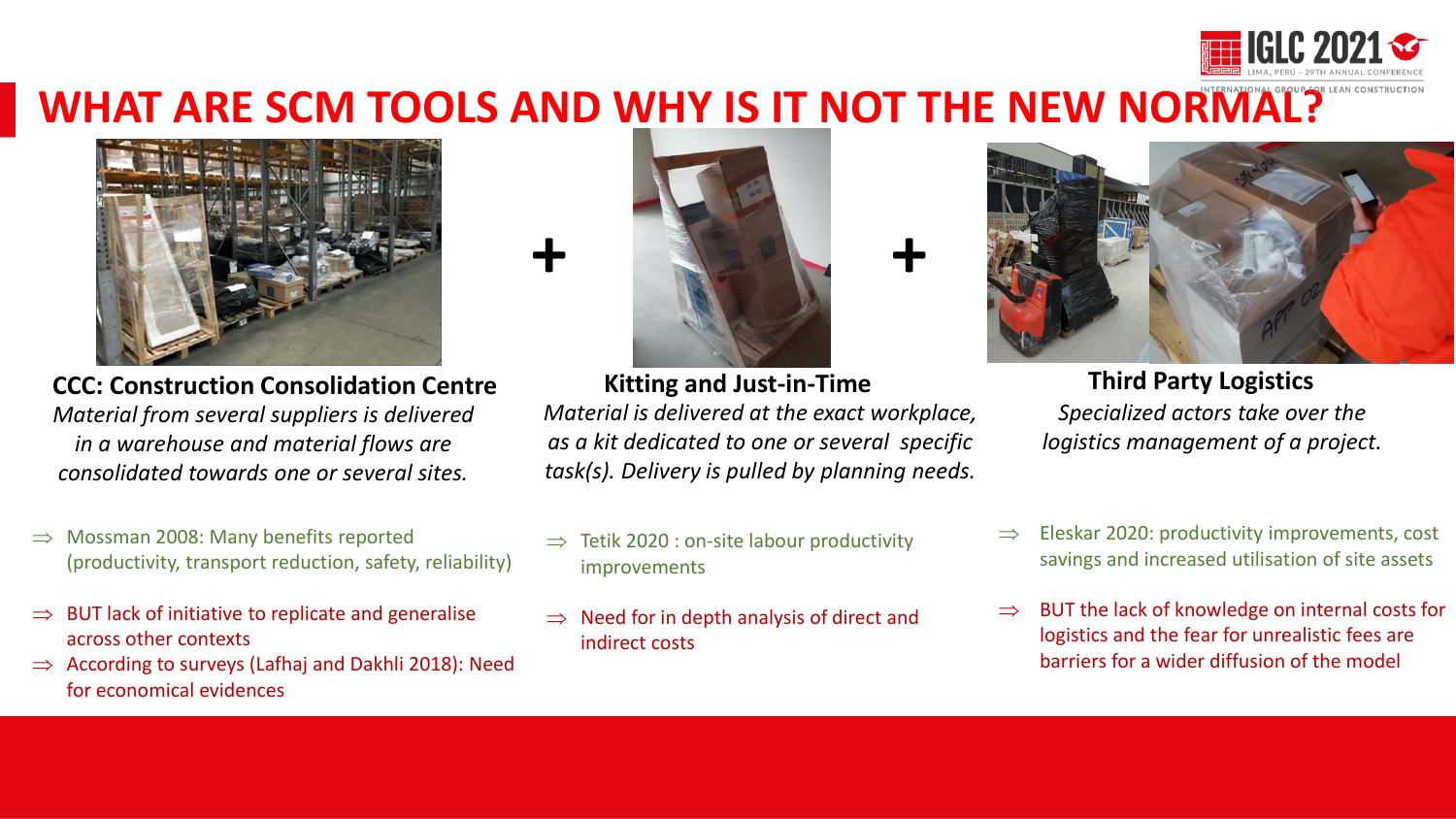

#### **CONSTRUCTION LOGISTIC COST BREAKDOWN PROPOSED**

|                                 | <b>With CCC</b>                                                                           | <b>Without CCC - traditional logistics</b>                                            |  |
|---------------------------------|-------------------------------------------------------------------------------------------|---------------------------------------------------------------------------------------|--|
| <b>Direct</b><br><b>costs</b>   | <b>TPL arrangement (A1)</b>                                                               | <b>Transport from supplier to the site</b><br>and handling time from truck to storage |  |
|                                 | <b>Transportation costs from suppliers (A2)</b>                                           | zone $(A1)$                                                                           |  |
| <b>Indirect</b><br><b>Costs</b> | (B1) Managers time and fee (only linked to material)                                      |                                                                                       |  |
|                                 | (B2) Lifting equipment costs and resulting coactivity (only linked to material)           |                                                                                       |  |
|                                 | (B3) Overall days saved on planning for the complete project (only linked to material)    |                                                                                       |  |
|                                 | (B4) Productivity losses on workstation on the tasks themselves (only linked to material) |                                                                                       |  |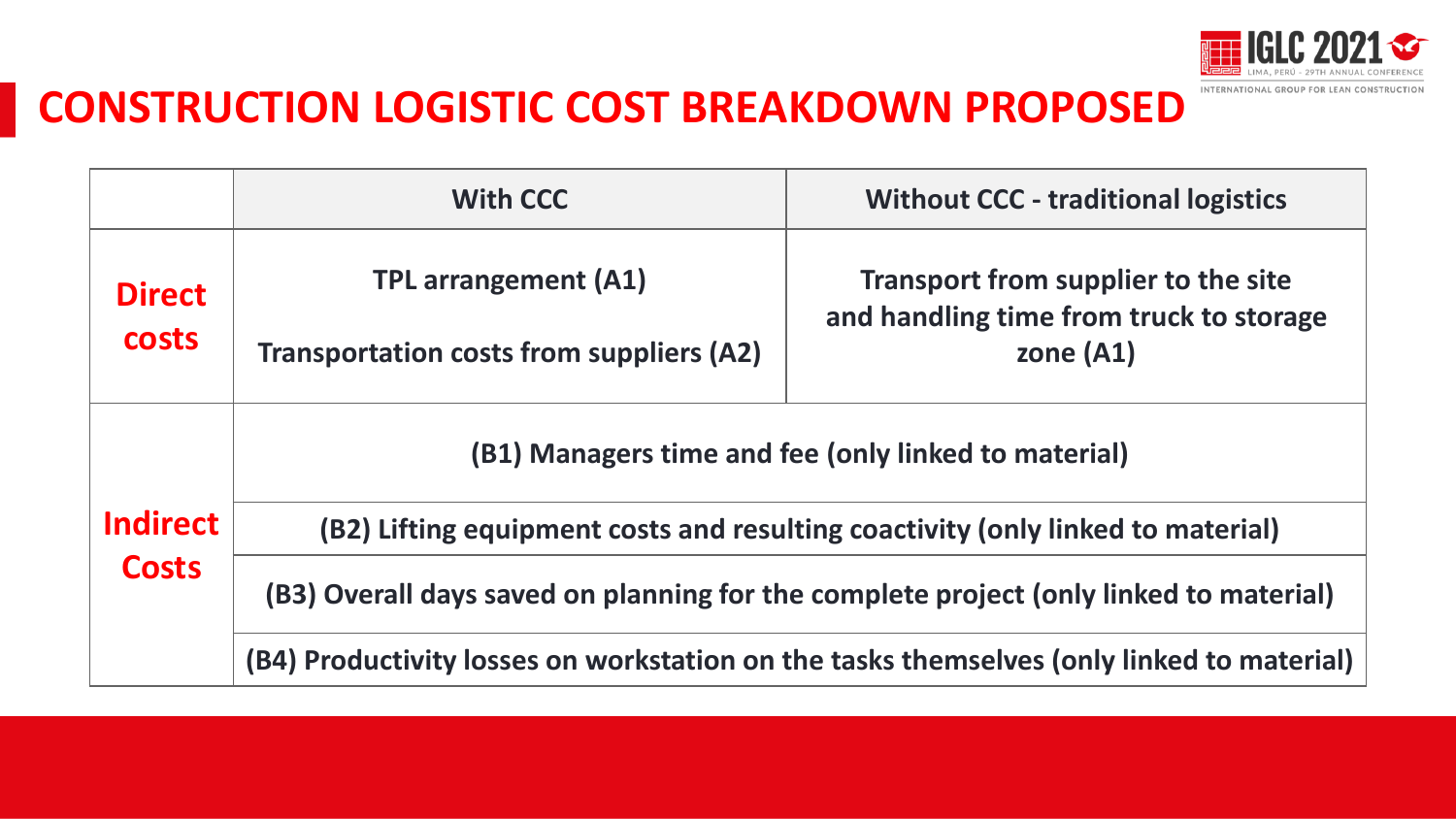

#### **PROCESS AND DATA COLLECTION**



**Data Collection for the actual case ("with CCC") and simulated case ("traditional logistics")**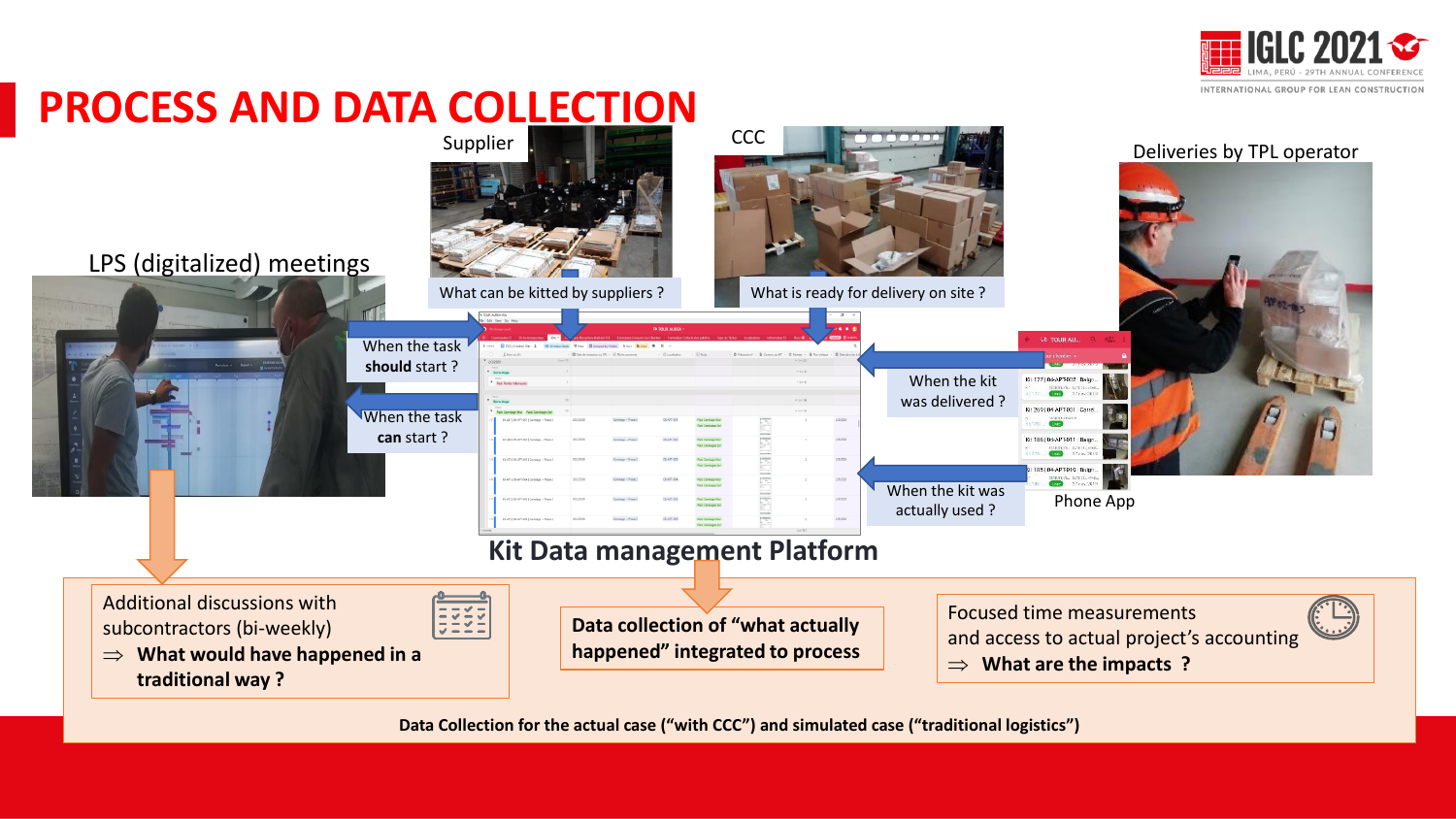

### **CASE STUDY DESCRIPTION**





- 14 floors tower, €35M budget
- Site access limited and low storage capacity on site
- City of Differdange: 28.000 inhabitants
- First implementation of CCC and TPL in Luxembourg
- Trade selected for the experimentations: HVAC, bathtubs/showers, tile/parquets flooring, sanitary equipment and joineries (internal and external doors)
- 744 pallets in total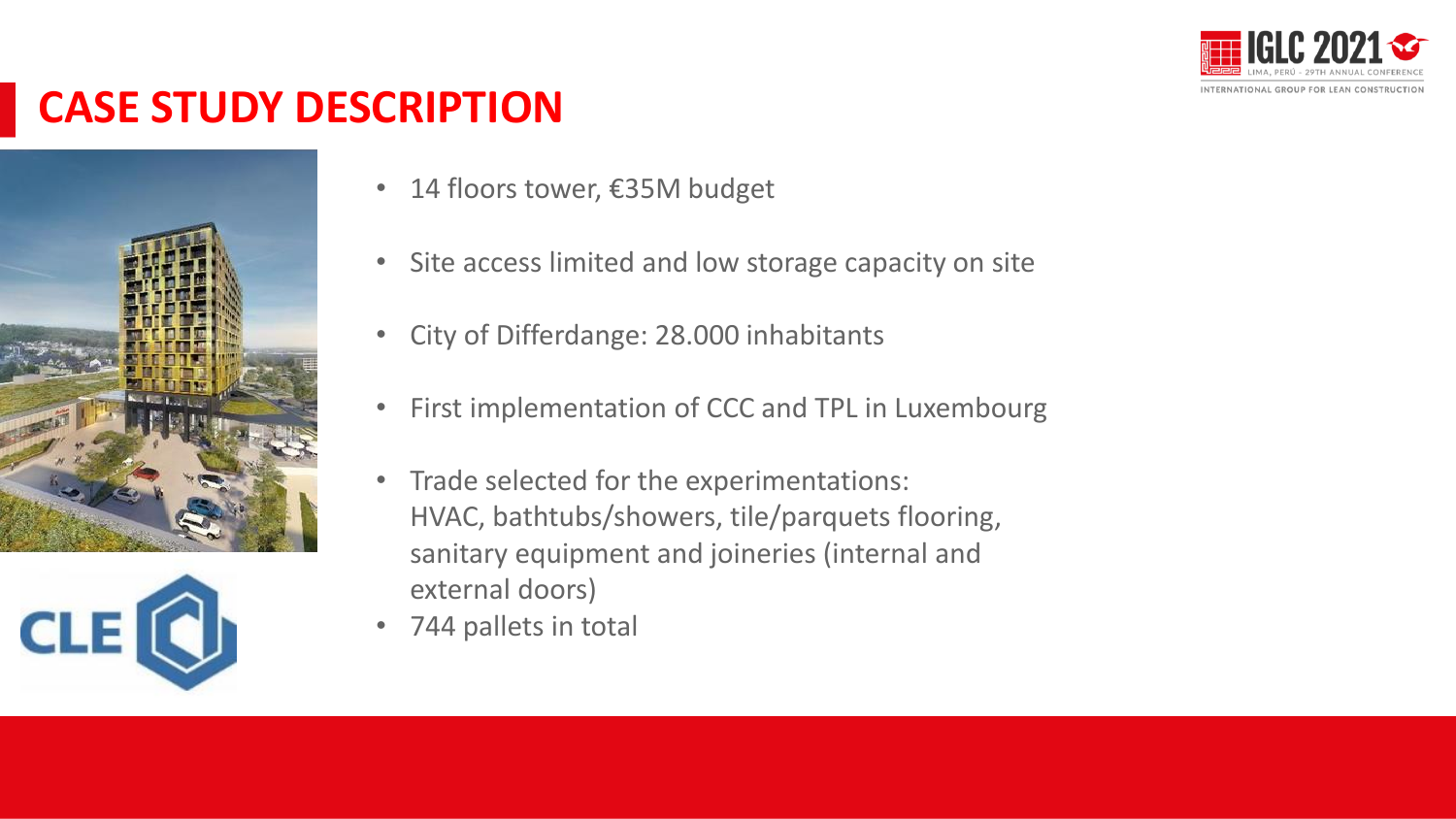

### **RESULTS: OVERALL COSTS**

- The estimated **cost of logistics was at least**  13.3% of the turnover of the lots considered.
- Decreased by 39%, **down to 8.1%**. Due to productivity improvement and reduced coactivity.



Overall Cost breakdown in percentage of the total

turnover of the lots studied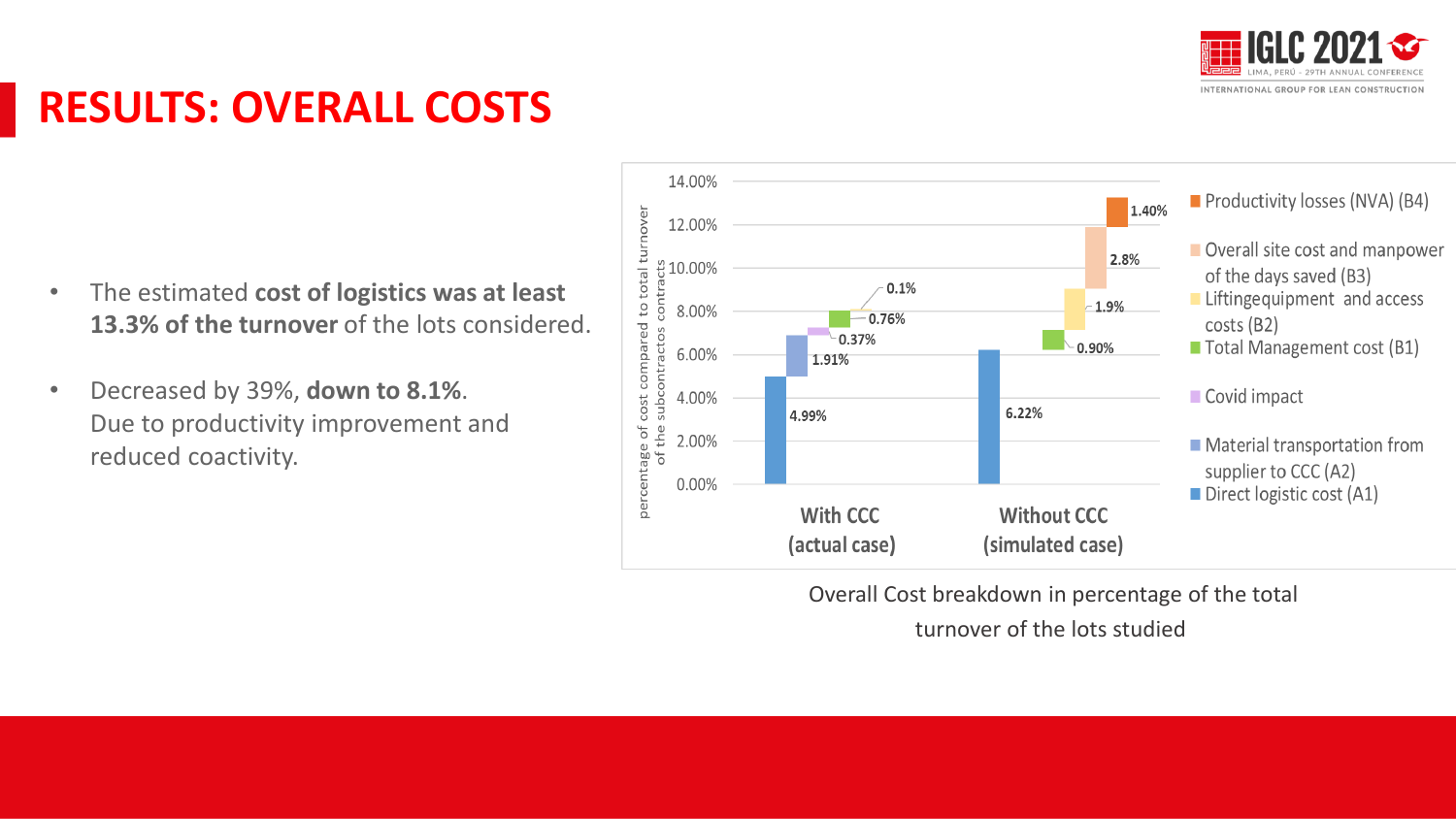

### **RESULTS: EMBODIED CARBON**

• 144 deliveries from suppliers would have

• 49 deliveries on site from CCC

been necessary without CCC

| Task                | <b>With CCC</b> | <b>Without CCC</b> | Impact    |
|---------------------|-----------------|--------------------|-----------|
| Ventilation         | 10.12           | 10.4               | $-2.69%$  |
| Bath/Shower         | 0.61            | 0.8                | $-23.75%$ |
| Sanitary equipment  | 0.64            | 0.6                | $+6.7%$   |
| <b>Tiles</b>        | 3.79            | 1.9                | +99.5%    |
| Doors               | 10.91           | 34.2               | $-0.68$   |
| Total (in T of CO2) | 26              | 48                 | $-46%$    |

Embodied carbon in T of CO2

- Overall **66% reduction of truck entering urban area** and **46% decrease of embodied Carbon**
- Discrepancies on the carbon emissions depending on supplier's location
- $\Rightarrow$  In order to maximise environmental impact, the use of the CCC model should be assessed case-by-case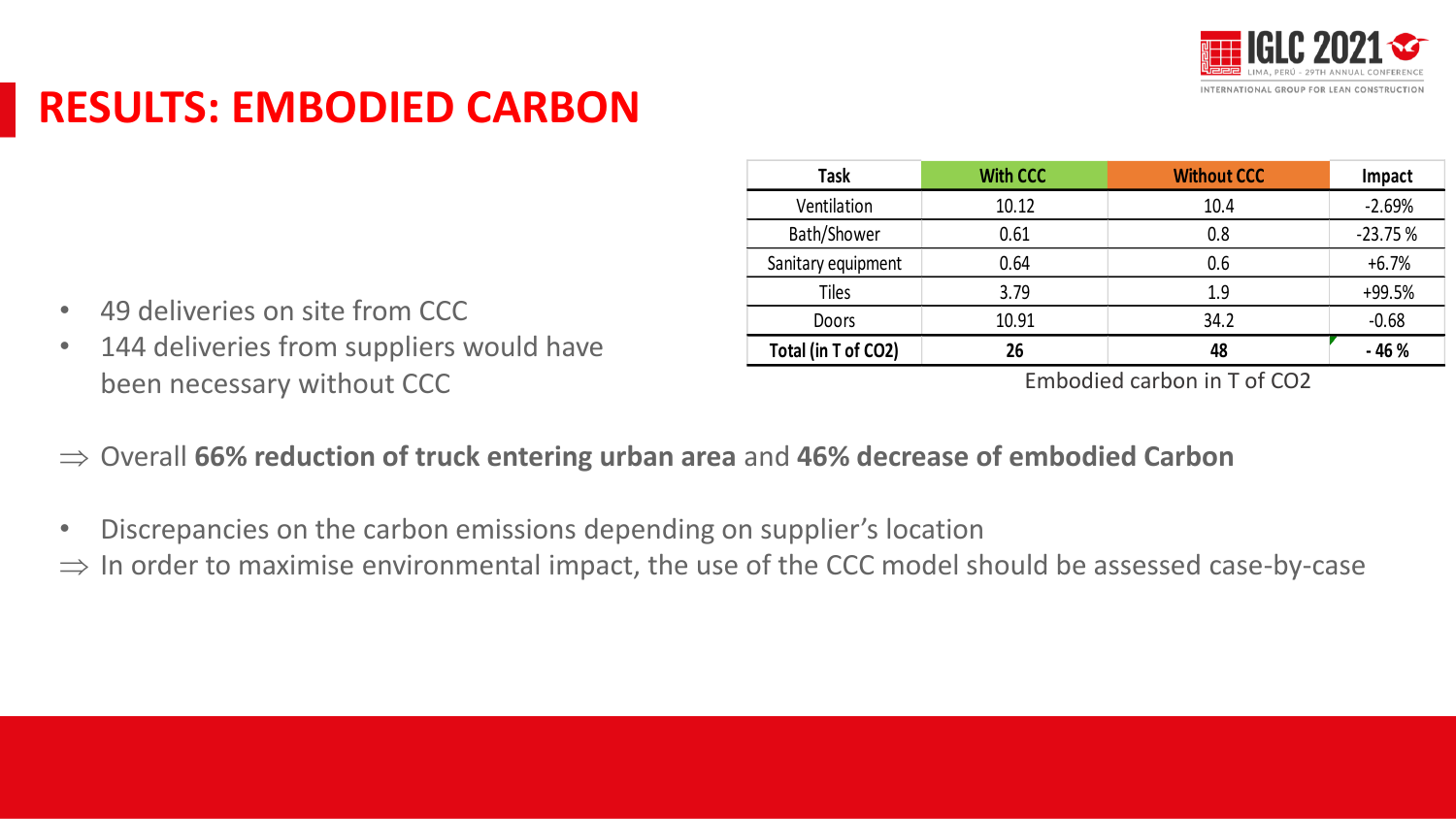

#### **DISCUSSIONS**

#### **A step towards Holistic Lean Construction approach**

- The collaborative framework of **LPS facilitated** the gathering of the actual material needs and constraints.
- Reliable and constantly updated status of material enabled to start weekly meeting with a **trusted workable backlog**.

#### **Costs and gain sharing**

- $2 -$ 4 from subcontractors  $_6$ 8 10 12 • Most of the costs were transferred to General **Contractor**
- GC Sub • A contribution of 5% of turnover paid by subcontractors was considered a win-win by all stakeholders.

0

Traditional with CCC

14

#### **COVID-19 and coactivity reduction**

- Kitting helped to streamline workflows and thus reduce coactivity
- According to GC, CCC worked as a buffer for materials during the lockdown: CCC could contribute to improve construction sector's resilience.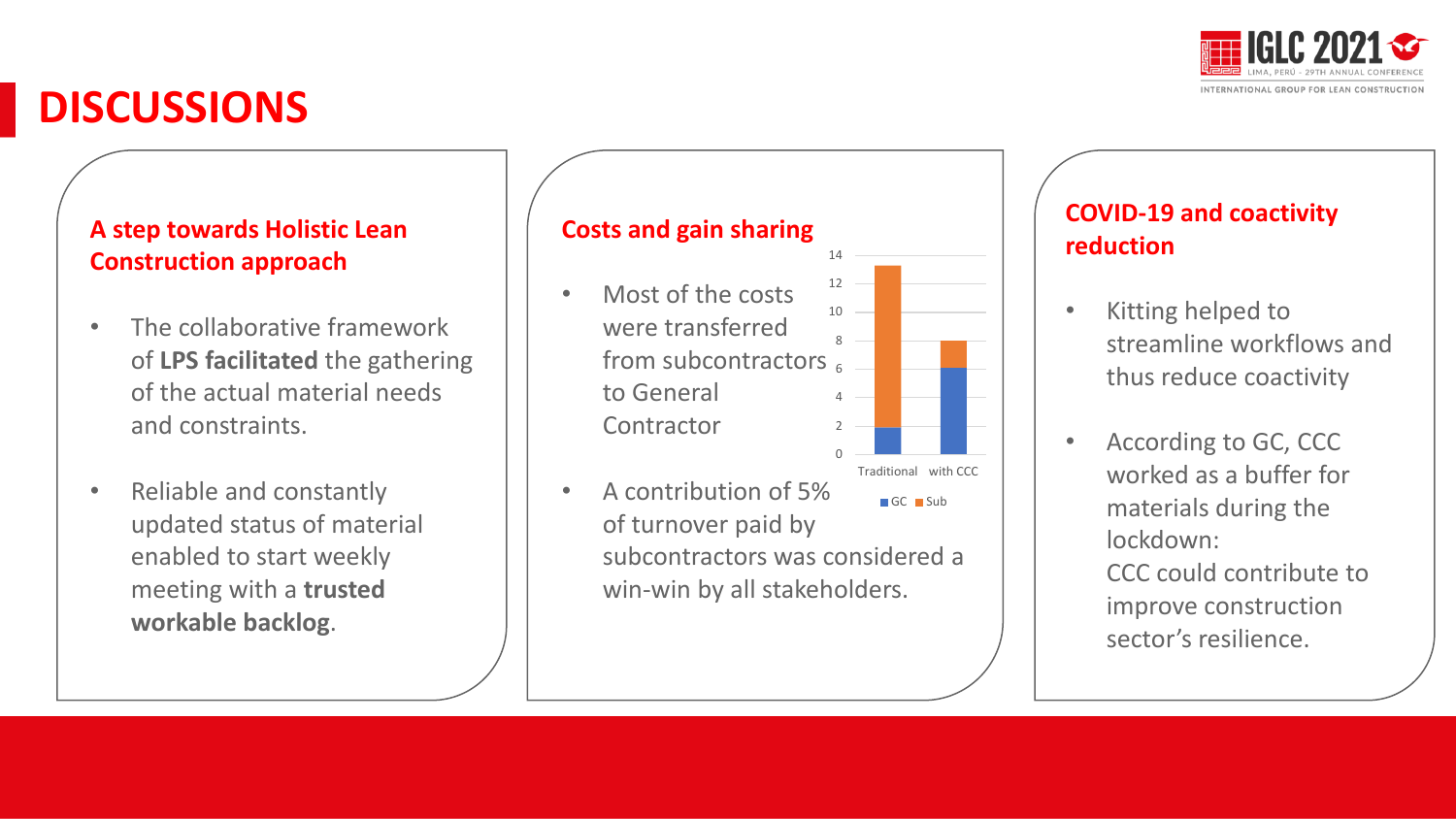

### **CONCLUSIONS**

CCC + Kitting +TPL **can be successfully applied** in order to **reduce both environmental impacts and overall costs** of logistics in construction.

The project being the first of its kind in the country, the scope is limited **and more studies are needed** to validate authors findings.

The **cost breakdown proposed in this paper can be applied in other project**, in order to assess logistics costs.

An **extended knowledge of the products** to be delivered as well as full traceability of the materials condition was required.

 $\Rightarrow$  Product Data templates  $\Rightarrow$  Construction Digital Twin